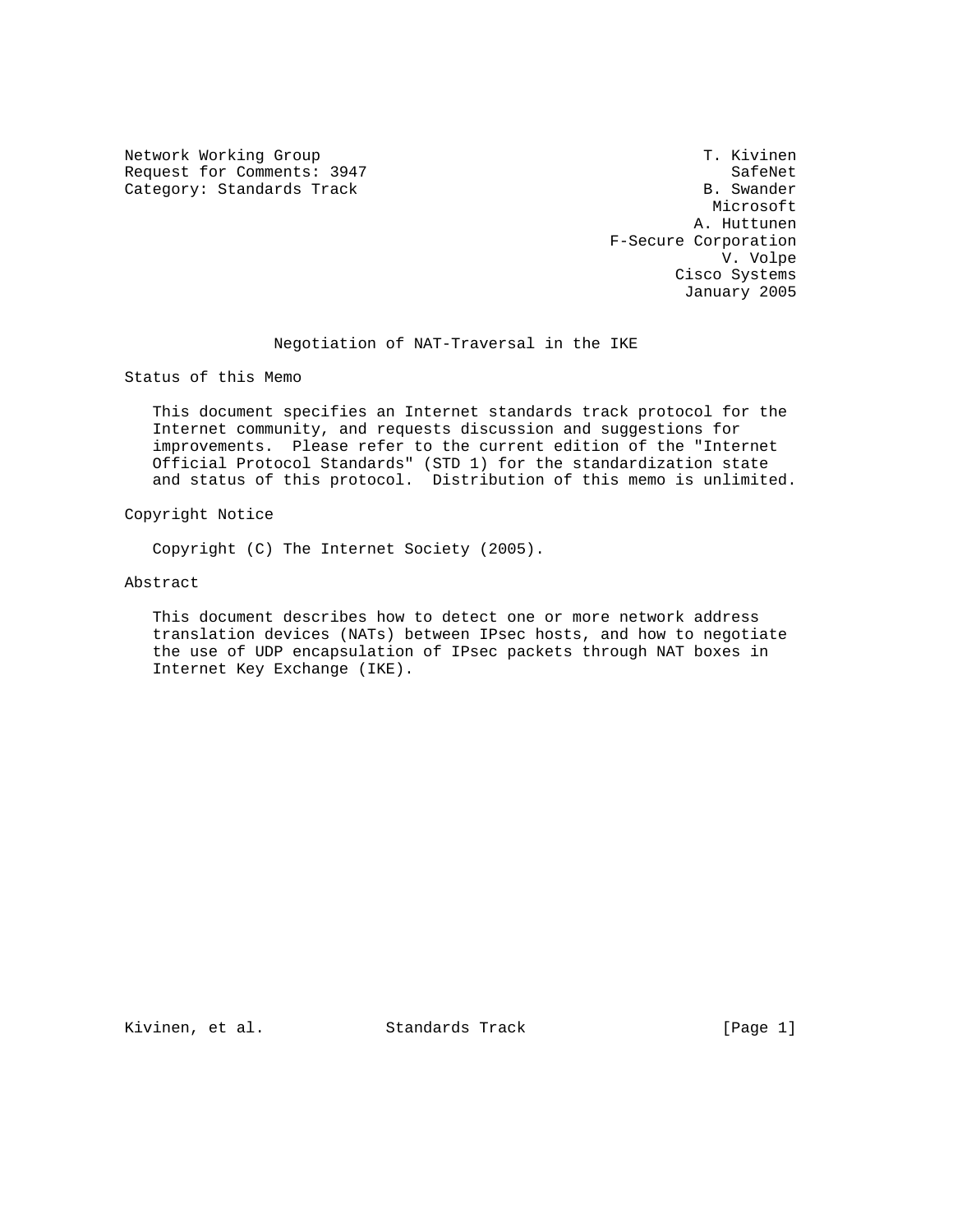Table of Contents

| $1$ .         |                                                              |  |
|---------------|--------------------------------------------------------------|--|
| 2.            | Specification of Requirements 3                              |  |
| $\mathcal{E}$ |                                                              |  |
|               | 3.1. Detecting Support of NAT-Traversal. 4                   |  |
|               | 3.2. Detecting the Presence of NAT 4                         |  |
| 4.            |                                                              |  |
| 5.            |                                                              |  |
|               | 5.1. Negotiation of the NAT-Traversal Encapsulation. 9       |  |
|               | 5.2. Sending the Original Source and Destination Addresses 9 |  |
| б.            | Initial Contact Notifications. 11                            |  |
| 7.            | Recovering from the Expiring NAT Mappings. 11                |  |
|               |                                                              |  |
| 8.            |                                                              |  |
| 9.            |                                                              |  |
| 1 N           |                                                              |  |
|               |                                                              |  |
|               |                                                              |  |
|               | 12.1. Normative References 14                                |  |
|               | 12.2. Informative References 14                              |  |
|               |                                                              |  |
|               |                                                              |  |
|               |                                                              |  |

# 1. Introduction

 This document is split into two parts. The first describes what is needed in IKE Phase 1 for NAT-Traversal support. This includes detecting whether the other end supports NAT-Traversal, and detecting whether there is one or more NATs between the peers.

 The second part describes how to negotiate the use of UDP encapsulated IPsec packets in IKE's Quick Mode. It also describes how to transmit the original source and destination addresses to the peer, if required. These addresses are used in transport mode to update the TCP/IP checksums incrementally so that they will match after the NAT transform. (The NAT cannot do this, because the TCP/IP checksum is inside the UDP encapsulated IPsec packet.)

 The document [RFC3948] describes the details of UDP encapsulation, and [RFC3715] provides background information and motivation of NAT- Traversal in general. In combination with [RFC3948], this document represents an "unconditionally compliant" solution to the requirements as defined by [RFC3715].

 In the basic scenario for this document, the initiator is behind NA(P)T, and the responder has a fixed static IP address.

Kivinen, et al. Standards Track [Page 2]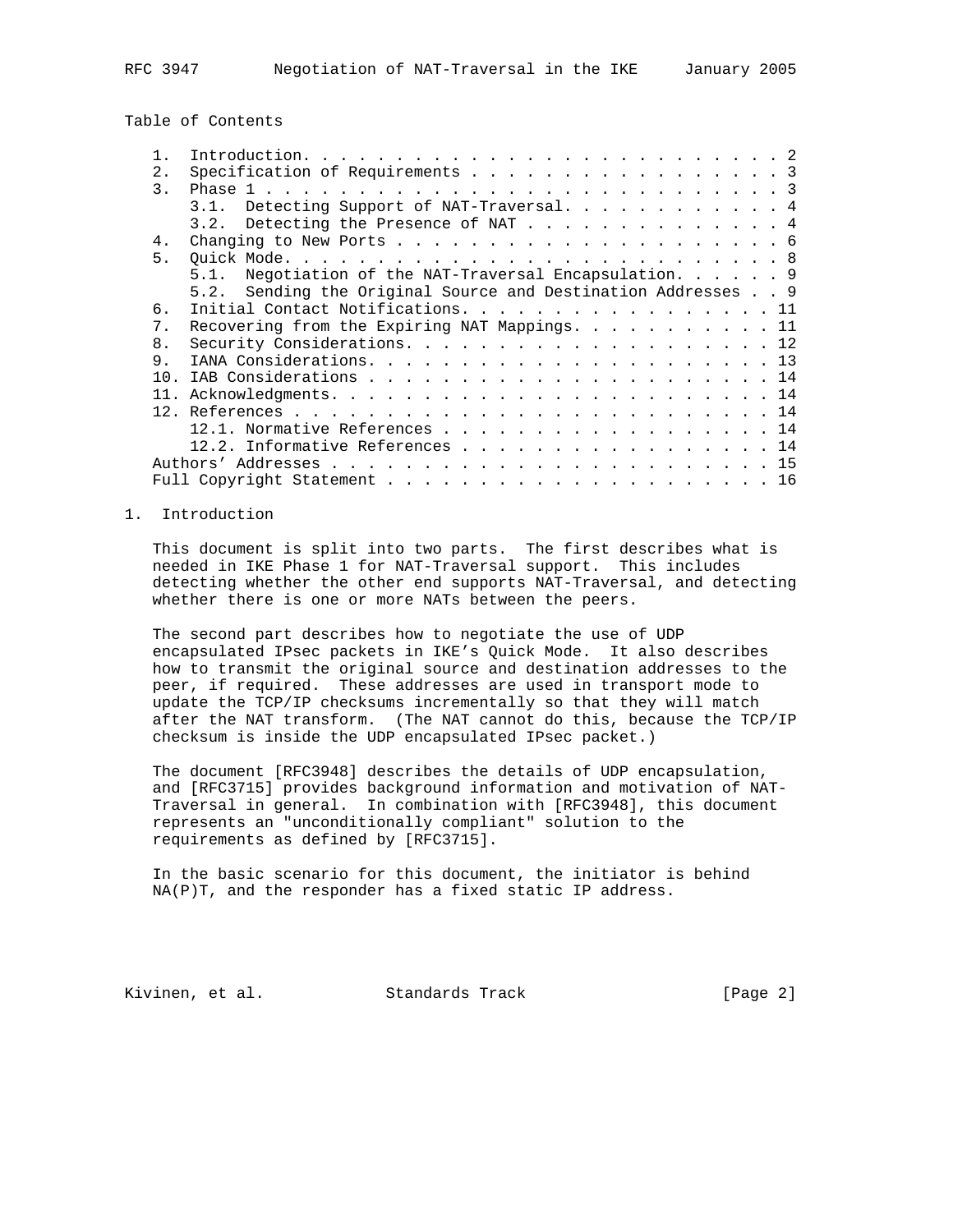This document defines a protocol that will work even if both ends are behind NAT, but the process of how to locate the other end is out of the scope of this document. In one scenario, the responder is behind a static host NAT (only one responder per IP, as there is no way to use any destination ports other than 500/4500). That is, it is known

2. Specification of Requirements

by the configuration.

 This document shall use the keywords "MUST", "MUST NOT", "REQUIRED", "SHALL", "SHALL NOT", "SHOULD", "SHOULD NOT", "RECOMMENDED, "MAY", and "OPTIONAL" to describe requirements. They are to be interpreted as described in [RFC2119].

3. Phase 1

 The detection of support for NAT-Traversal and detection of NAT along the path between the two IKE peers occurs in IKE [RFC2409] Phase 1.

 The NAT may change the IKE UDP source port, and recipients MUST be able to process IKE packets whose source port is different from 500. The NAT does not have to change the source port if:

- o only one IPsec host is behind the NAT, or
- o for the first IPsec host, the NAT can keep the port 500, and the NAT will only change the port number for later connections.

 Recipients MUST reply back to the source address from the packet (see [RFC3715], section 2.1, case d). This means that when the original responder is doing rekeying or sending notifications to the original initiator, it MUST send the packets using the same set of port and IP numbers used when the IKE SA was last used.

 For example, when the initiator sends a packet with source and destination port 500, the NAT may change it to a packet with source port 12312 and destination port 500. The responder must be able to process the packet whose source port is 12312. It must reply back with a packet whose source port is 500 and destination port is 12312. The NAT will then translate this packet to source port 500 and destination port 500.

Kivinen, et al. Standards Track [Page 3]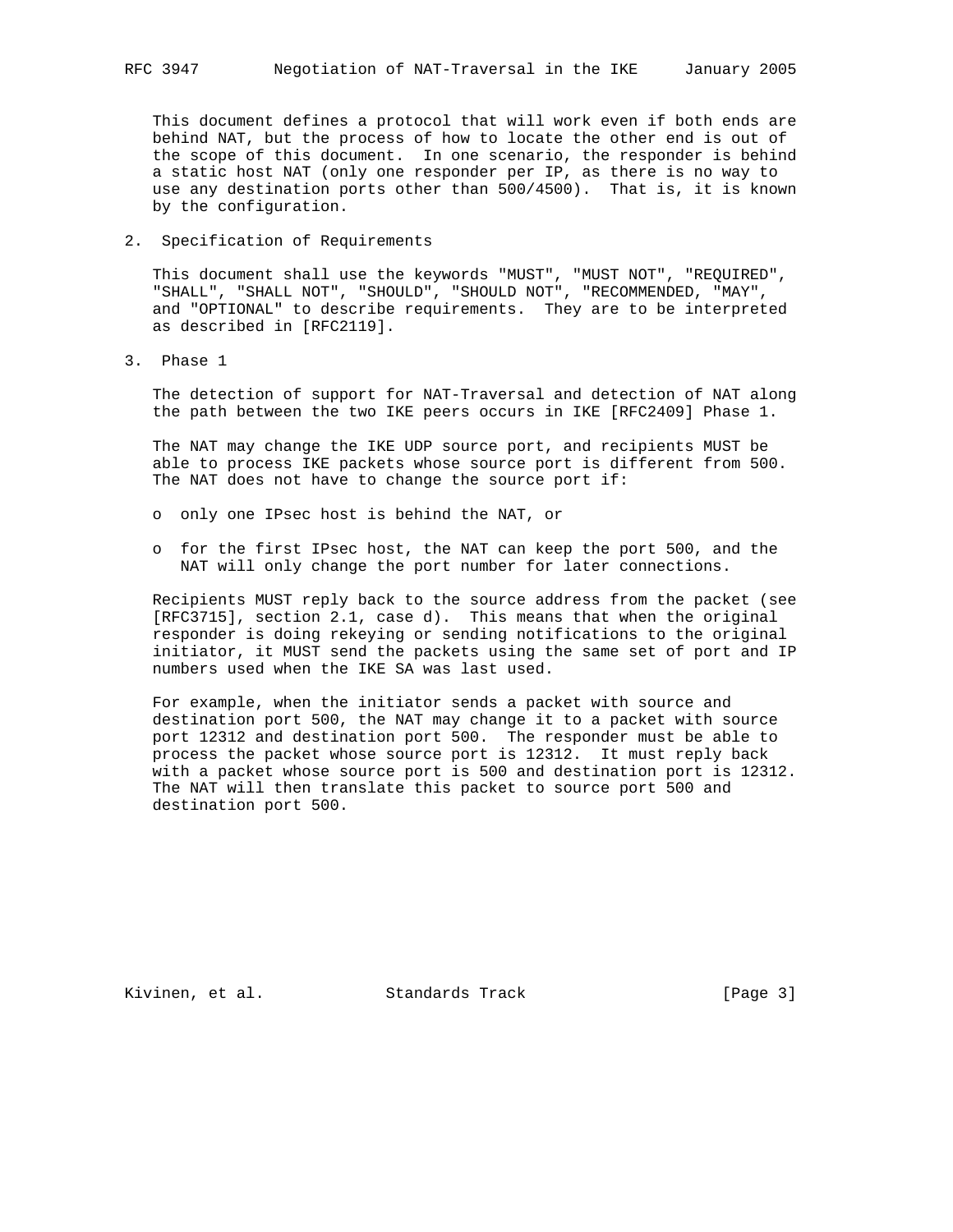3.1. Detecting Support of NAT-Traversal

 The NAT-Traversal capability of the remote host is determined by an exchange of vendor ID payloads. In the first two messages of Phase 1, the vendor id payload for this specification MUST be sent if supported (and it MUST be received by both sides) for the NAT- Traversal probe to continue. The content of the payload is the MD5 hash of

RFC 3947

The exact content in hex for the payload is

4a131c81070358455c5728f20e95452f

# 3.2. Detecting the Presence of NAT

 The NAT-D payload not only detects the presence of NAT between the two IKE peers, but also detects where the NAT is. The location of the NAT device is important, as the keepalives have to initiate from the peer "behind" the NAT.

 To detect NAT between the two hosts, we have to detect whether the IP address or the port changes along the path. This is done by sending the hashes of the IP addresses and ports of both IKE peers from each end to the other. If both ends calculate those hashes and get same result, they know there is no NAT between. If the hashes do not match, somebody has translated the address or port. This means that we have to do NAT-Traversal to get IPsec packets through.

 If the sender of the packet does not know his own IP address (in case of multiple interfaces, and the implementation does not know which IP address is used to route the packet out), the sender can include multiple local hashes to the packet (as separate NAT-D payloads). In this case, NAT is detected if and only if none of the hashes match.

 The hashes are sent as a series of NAT-D (NAT discovery) payloads. Each payload contains one hash, so in case of multiple hashes, multiple NAT-D payloads are sent. In the normal case there are only two NAT-D payloads.

 The NAT-D payloads are included in the third and fourth packets of Main Mode, and in the second and third packets in the Aggressive Mode.

Kivinen, et al. Standards Track [Page 4]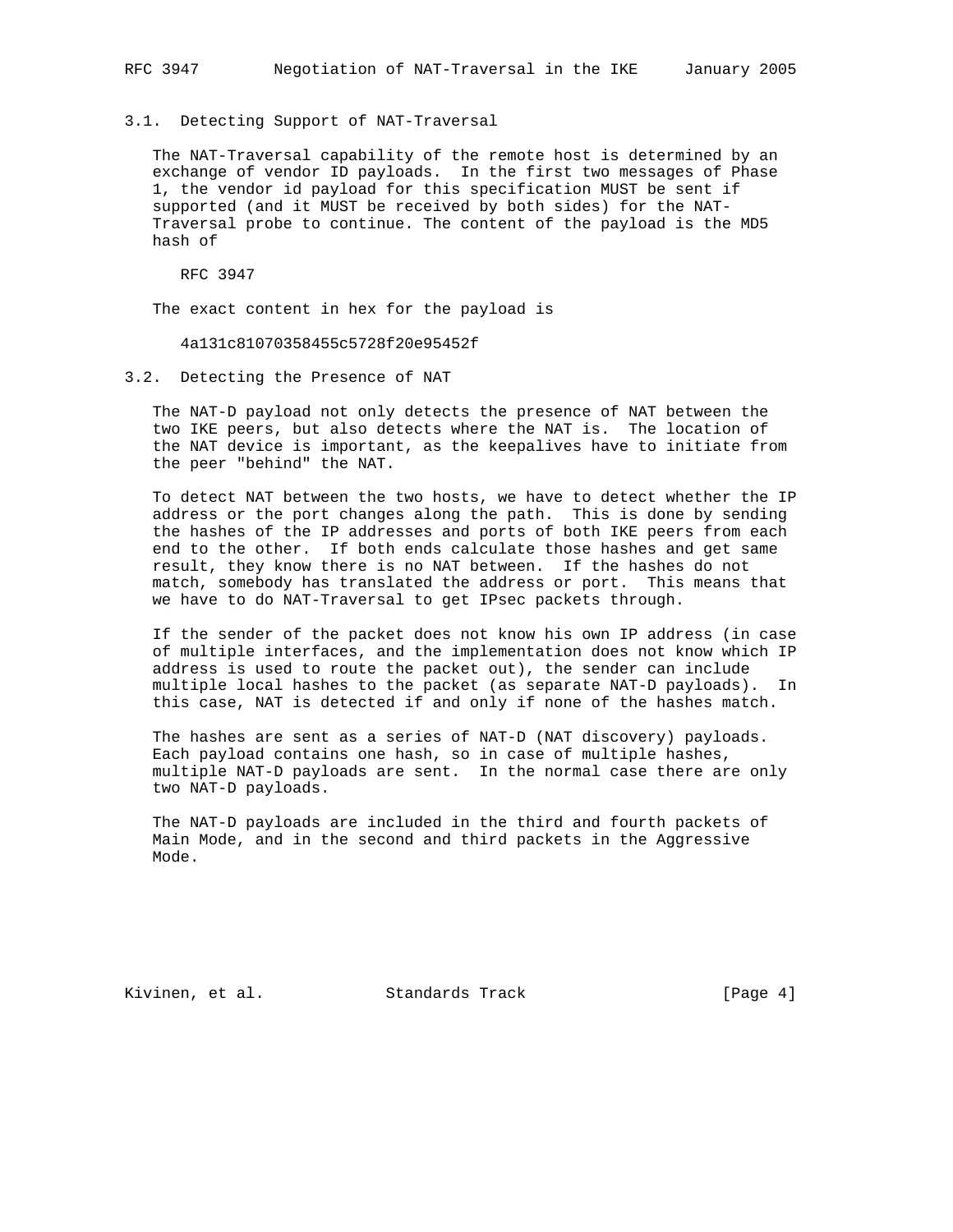The format of the NAT-D packet is

 1 2 3 4 5 6 7 8 1 2 3 4 5 6 7 8 1 2 3 4 5 6 7 8 1 2 3 4 5 6 7 8 +---------------+---------------+---------------+---------------+ | Next Payload | RESERVED | Payload length | +---------------+---------------+---------------+---------------+ HASH of the address and port +---------------+---------------+---------------+---------------+

The payload type for the NAT discovery payload is 20.

The HASH is calculated as follows:

 $HASH = HASH(CKY-I | CY-R | IP | Port)$ 

 This uses the negotiated HASH algorithm. All data inside the HASH is in the network byte-order. The IP is 4 octets for an IPv4 address and 16 octets for an IPv6 address. The port number is encoded as a 2 octet number in network byte-order. The first NAT-D payload contains the remote end's IP address and port (i.e., the destination address of the UDP packet). The remaining NAT-D payloads contain possible local-end IP addresses and ports (i.e., all possible source addresses of the UDP packet).

 If there is no NAT between the peers, the first NAT-D payload received should match one of the local NAT-D payloads (i.e., the local NAT-D payloads this host is sending out), and one of the other NAT-D payloads must match the remote end's IP address and port. If the first check fails (i.e., first NAT-D payload does not match any of the local IP addresses and ports), it means that there is dynamic NAT between the peers, and this end should start sending keepalives as defined in the [RFC3948] (this end is behind the NAT).

 The CKY-I and CKY-R are the initiator and responder cookies. They are added to the hash to make precomputation attacks for the IP address and port impossible.

 The following example is of a Phase 1 exchange using NAT-Traversal in Main Mode (authentication with signatures):

| Initiator                                | Responder                                   |
|------------------------------------------|---------------------------------------------|
|                                          |                                             |
| HDR, SA, VID $\rightarrow$               |                                             |
| HDR, $KE$ , $Ni$ , $NAT-D$ , $NAT-D$ --> | $\leftarrow$ - $\leftarrow$ HDR, SA, VID    |
|                                          | $\leftarrow$ - HDR, KE, Nr, NAT-D, NAT-D    |
| $HDR*#$ , IDii, $[CRT, 1 SIG I -->$      |                                             |
|                                          | $\leftarrow$ - HDR*#, IDir, [CERT, ], SIG R |

| [Page 5]<br>Kivinen, et al.<br>Standards Track |  |  |
|------------------------------------------------|--|--|
|------------------------------------------------|--|--|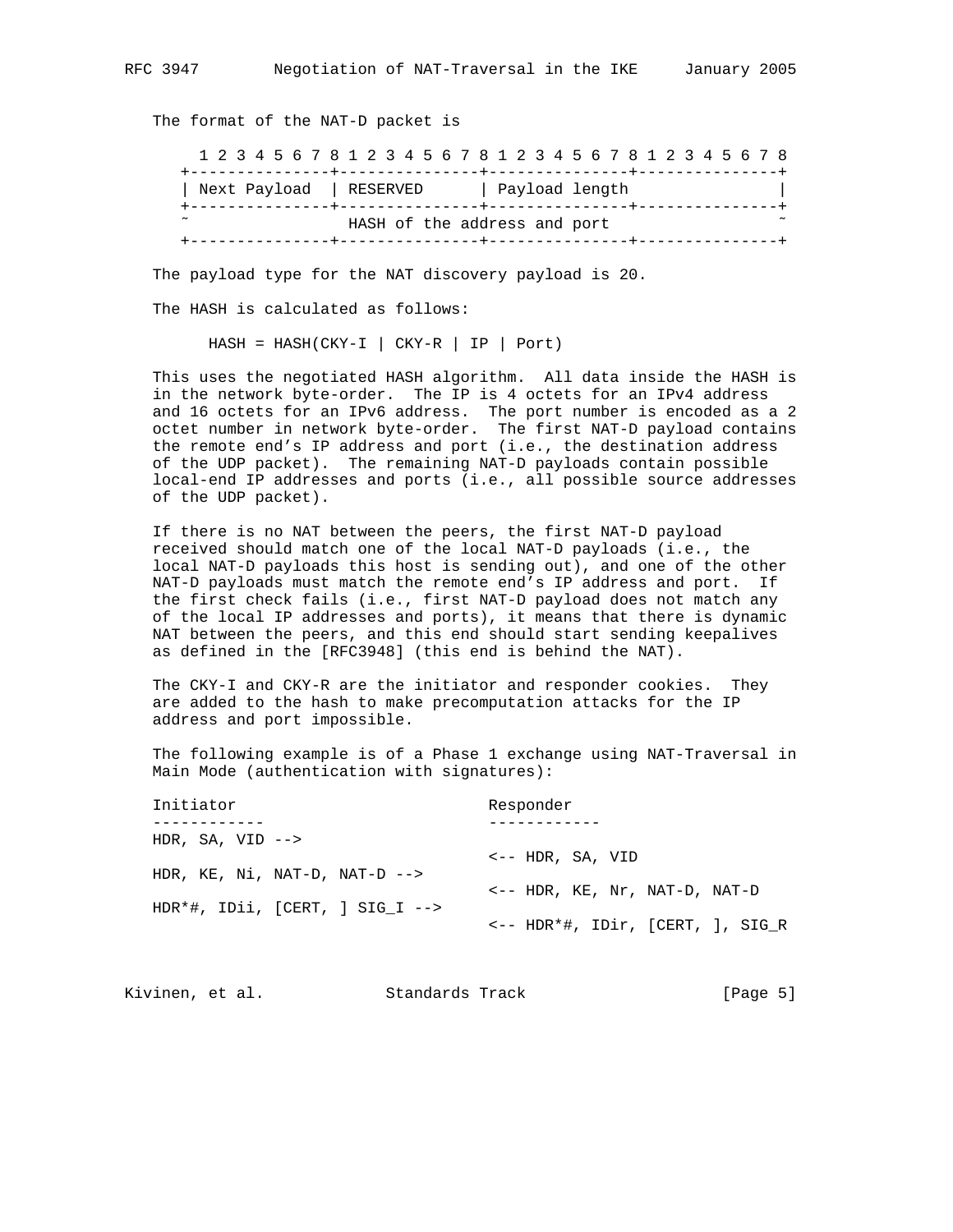The following example is of Phase 1 exchange using NAT-Traversal in Aggressive Mode (authentication with signatures):

| Initiator                                                        | Responder                                                                         |
|------------------------------------------------------------------|-----------------------------------------------------------------------------------|
|                                                                  |                                                                                   |
| HDR, SA, KE, Ni, IDii, VID $-->$                                 |                                                                                   |
|                                                                  | $\leftarrow$ - HDR, SA, KE, Nr, IDir,<br>$[CHRT, ]$ , VID, NAT-D,<br>NAT-D, SIG R |
| HDR $*$ #, $[CERT, ]$ , NAT-D, NAT-D,<br>$SIG I \dashrightarrow$ |                                                                                   |

 The # sign indicates that those packets are sent to the changed port if NAT is detected.

4. Changing to New Ports

 IPsec-aware NATs can cause problems (See [RFC3715], section 2.3). Some NATs will not change IKE source port 500 even if there are multiple clients behind the NAT (See [RFC3715], section 2.3, case n). They can also use IKE cookies to demultiplex traffic instead of using the source port (See [RFC3715], section 2.3, case m). Both of these are problematic for generic NAT transparency, as it is difficult for IKE to discover the capabilities of the NAT. The best approach is simply to move the IKE traffic off port 500 as soon as possible to avoid any IPsec-aware NAT special casing.

 Take the common case of the initiator behind the NAT. The initiator must quickly change to port 4500 once the NAT has been detected to minimize the window of IPsec-aware NAT problems.

 In Main Mode, the initiator MUST change ports when sending the ID payload if there is NAT between the hosts. The initiator MUST set both UDP source and destination ports to 4500. All subsequent packets sent to this peer (including informational notifications) MUST be sent on port 4500. In addition, the IKE data MUST be prepended with a non-ESP marker allowing for demultiplexing of traffic, as defined in [RFC3948].

Thus, the IKE packet now looks like this:

IP UDP(4500,4500) <non-ESP marker> HDR\*, IDii, [CERT, ] SIG\_I

 This assumes authentication using signatures. The 4 bytes of non-ESP marker are defined in the [RFC3948].

Kivinen, et al. Standards Track [Page 6]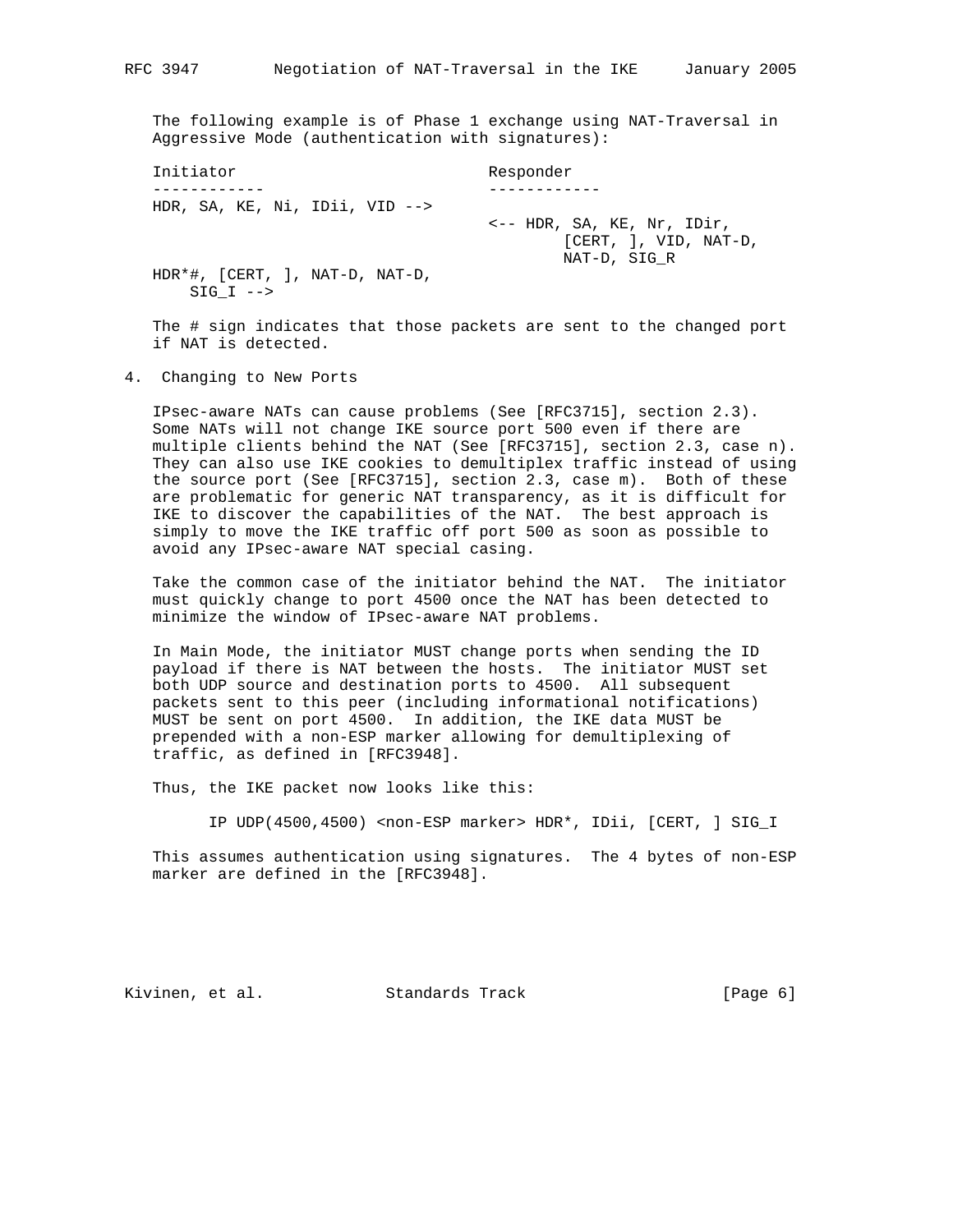When the responder gets this packet, the usual decryption and processing of the various payloads is performed. If these are successful, the responder MUST update local state so that all subsequent packets (including informational notifications) to the peer use the new port, and possibly the new IP address obtained from the incoming valid packet. The port will generally be different, as the NAT will map UDP(500,500) to UDP(X,500), and UDP(4500,4500) to  $UDP(Y, 4500)$ . The IP address will seldom be different from the pre changed IP address. The responder MUST respond with all subsequent IKE packets to this peer by using UDP(4500,Y).

 Similarly, if the responder has to rekey the Phase 1 SA, then the rekey negotiation MUST be started by using UDP(4500,Y). Any implementation that supports NAT traversal MUST support negotiations that begin on port 4500. If a negotiation starts on port 4500, then it doesn't need to change anywhere else in the exchange.

 Once port change has occurred, if a packet is received on port 500, that packet is old. If the packet is an informational packet, it MAY be processed if local policy allows this. If the packet is a Main Mode or an Aggressive Mode packet (with the same cookies as previous packets), it SHOULD be discarded. If the packet is a new Main Mode or Aggressive exchange, then it is processed normally (the other end might have rebooted, and this is starting new exchange).

 Here is an example of a Phase 1 exchange using NAT-Traversal in Main Mode (authentication with signatures) with changing port:

| Initiator                                          | Responder                                                   |
|----------------------------------------------------|-------------------------------------------------------------|
|                                                    |                                                             |
| UDP(500,500) HDR, SA, VID $\rightarrow$            |                                                             |
| UDP(500,500) HDR, KE, Ni,<br>$NAT-D$ , $NAT-D$ --> | $\leftarrow$ - UDP(500,X) HDR, SA, VID                      |
|                                                    | $\leftarrow$ - UDP(500,X) HDR, KE, Nr,<br>NAT-D, NAT-D      |
| UDP(4500,4500) HDR*#, IDii,<br>$[CHRT, 1SIG I --$  |                                                             |
|                                                    | $\leftarrow$ -- UDP(4500,Y) HDR*#, IDir,<br>[CHRT, ], SIG R |

 The procedure for Aggressive Mode is very similar. After the NAT has been detected, the initiator sends IP UDP(4500,4500) <4 bytes of non-ESP marker> HDR\*, [CERT, ], NAT-D, NAT-D, and SIG\_I. The responder does similar processing to the above, and if successful, MUST update it's internal IKE ports. The responder MUST respond with all subsequent IKE packets to this peer by using UDP(4500,Y).

Kivinen, et al. Standards Track [Page 7]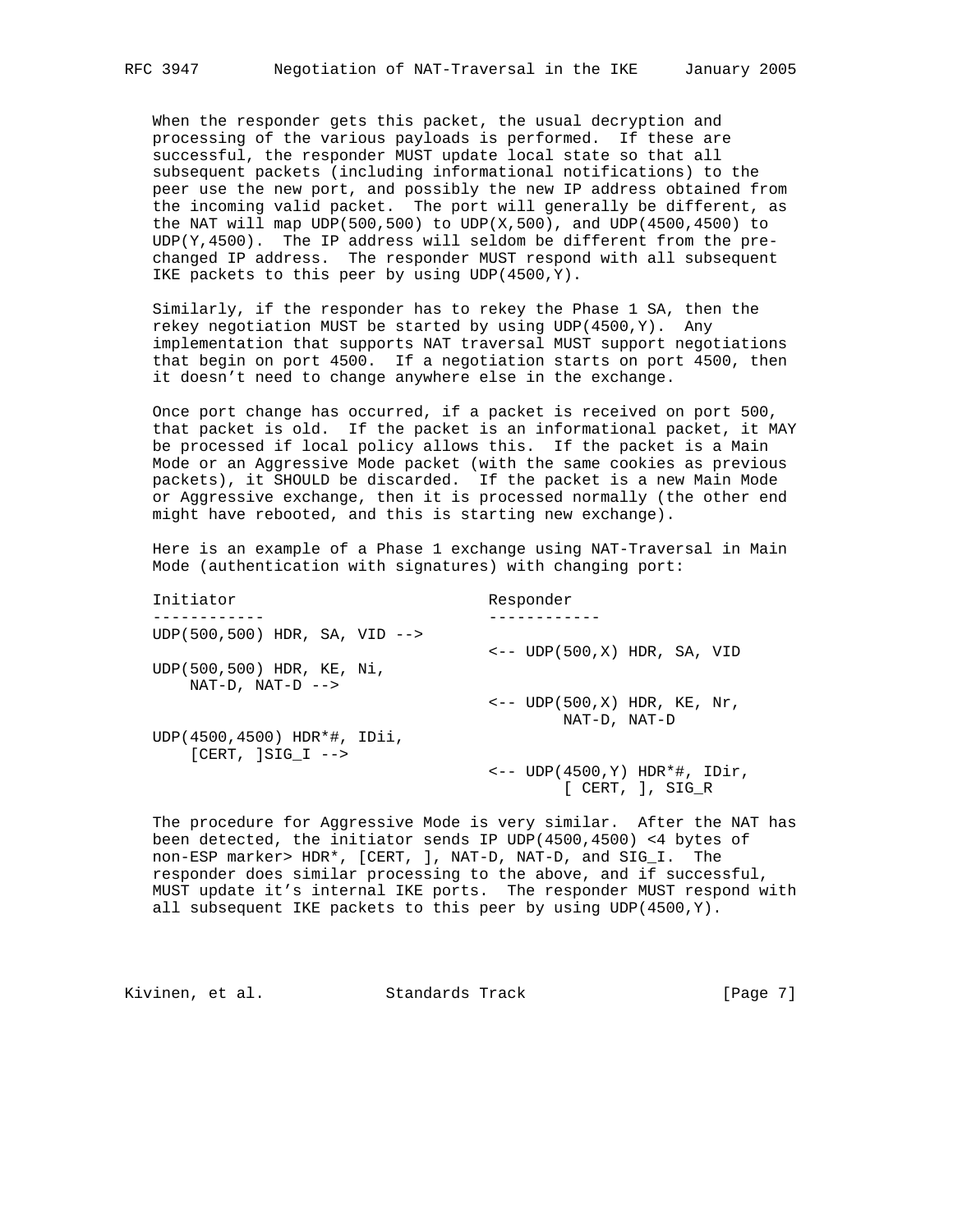| Initiator                                                                | Responder                                                                                              |
|--------------------------------------------------------------------------|--------------------------------------------------------------------------------------------------------|
| UDP(500,500) HDR, SA, KE,<br>$Ni$ , IDii, VID $--$                       |                                                                                                        |
|                                                                          | $\leftarrow$ - UDP $(500, X)$ HDR, SA, KE,<br>$Nr$ , IDir, $[CERT, ]$ ,<br>VID, NAT-D, NAT-D,<br>SIG R |
| UDP(4500,4500) HDR * #, [CERT, ],<br>NAT-D, NAT-D,<br>$SIG I \leftarrow$ |                                                                                                        |
|                                                                          | $\leftarrow$ - UDP(4500, Y) HDR*#,                                                                     |

 If the support of the NAT-Traversal is enabled, the port in the ID payload in Main Mode/Aggressive Mode MUST be set to 0.

 The most common case for the responder behind the NAT is if the NAT is simply doing 1:1 address translation. In this case, the initiator still changes both ports to 4500. The responder uses an algorithm identical to that above, although in this case Y will equal 4500, as no port translation is happening.

 A different port change case involves out-of-band discovery of the ports to use. Those discovery methods are out of the scope of this document. For instance, if the responder is behind a port translating NAT, and the initiator needs to contact it first, then the initiator will have to determine which ports to use, usually by contacting some other server. Once the initiator knows which ports to use to traverse the NAT, generally something like UDP(Z,4500), it initiates using these ports. This is similar to the responder rekey case above in that the ports to use are already known up front, and no additional change has to take place. Also, the first keepalive timer starts after the change to the new port, and no keepalives are sent to the port 500.

5. Quick Mode

 After Phase 1, both ends know whether there is a NAT present between them. The final decision of using NAT-Traversal is left to Quick Mode. The use of NAT-Traversal is negotiated inside the SA payloads of Quick Mode. In Quick Mode, both ends can also send the original addresses of the IPsec packets (in case of the transport mode) to the other end so that each can fix the TCP/IP checksum field after the NAT transformation.

Kivinen, et al. Standards Track [Page 8]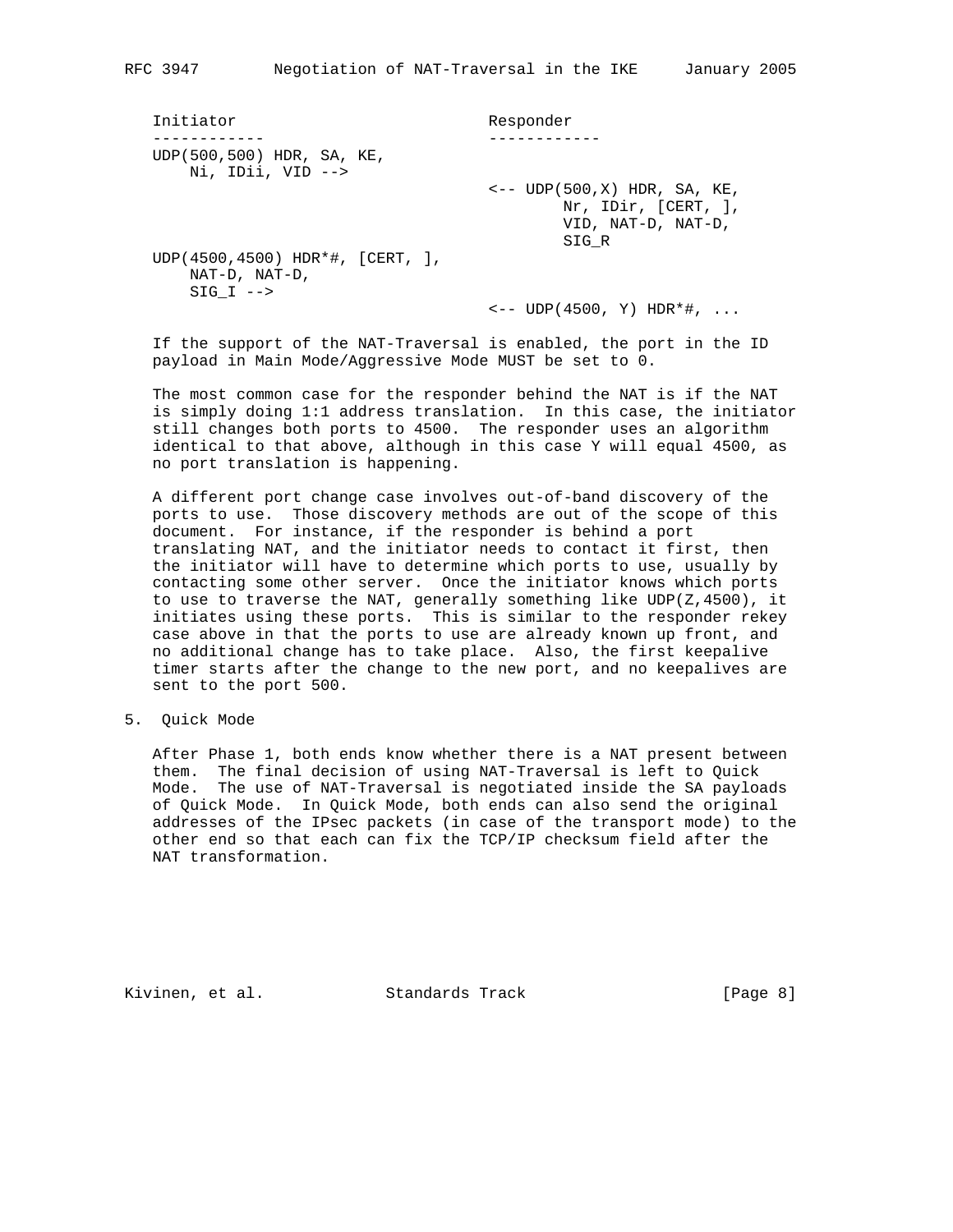5.1. Negotiation of the NAT-Traversal Encapsulation

 The negotiation of the NAT-Traversal happens by adding two new encapsulation modes. These encapsulation modes are

 UDP-Encapsulated-Tunnel 3 UDP-Encapsulated-Transport 4

 It is not normally useful to propose both normal tunnel or transport mode and UDP-Encapsulated modes. UDP encapsulation is required to fix the inability to handle non-UDP/TCP traffic by NATs (see [RFC3715], section 2.2, case i).

 If there is a NAT box between hosts, normal tunnel or transport encapsulations may not work. In this case, UDP-Encapsulation SHOULD be used.

 If there is no NAT box between, there is no point in wasting bandwidth by adding UDP encapsulation of packets. Thus, UDP- Encapsulation SHOULD NOT be used.

 Also, the initiator SHOULD NOT include both normal tunnel or transport mode and UDP-Encapsulated-Tunnel or UDP-Encapsulated- Transport in its proposals.

# 5.2. Sending the Original Source and Destination Addresses

 To perform incremental TCP checksum updates, both peers may need to know the original IP addresses used by their peers when those peers constructed the packet (see [RFC3715], section 2.1, case b). For the initiator, the original Initiator address is defined to be the Initiator's IP address. The original Responder address is defined to be the perceived peer's IP address. For the responder, the original Initiator address is defined to be the perceived peer's address. The original Responder address is defined to be the Responder's IP address.

 The original addresses are sent by using NAT-OA (NAT Original Address) payloads.

 The Initiator NAT-OA payload is first. The Responder NAT-OA payload is second.

Example 1:

 Initiator <---------> NAT <---------> Responder  $\lambda$   $\lambda$ Iaddr NatPub Raddr

Kivinen, et al. Standards Track [Page 9]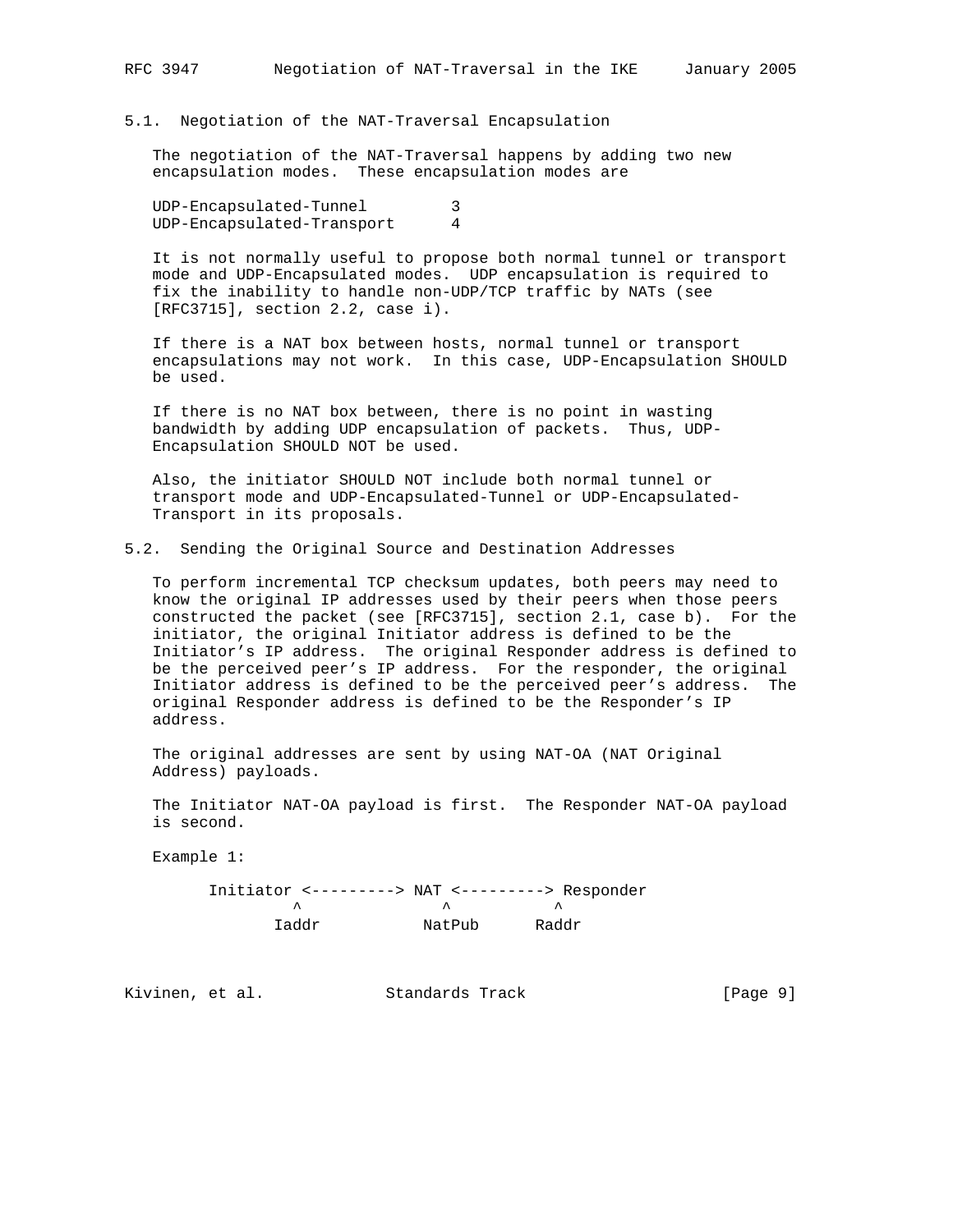The initiator is behind a NAT talking to the publicly available responder. Initiator and Responder have the IP addresses Iaddr and Raddr. NAT has public IP address NatPub.

Initiator:

 NAT-OAi = Iaddr NAT-OAr = Raddr

Responder:

| NAT-OAi = NATPub  |  |
|-------------------|--|
| $NAT-OAr = Raddr$ |  |

Example 2:

|       |         |         | Initiator <------> NAT1 <---------> NAT2 <-------> Responder |
|-------|---------|---------|--------------------------------------------------------------|
|       |         |         |                                                              |
| Taddr | NatlPub | Nat2Pub | Raddr                                                        |

 Here, NAT2 "publishes" Nat2Pub for Responder and forwards all traffic to that address to Responder.

Initiator:

 NAT-OAi = Iaddr NAT-OAr = Nat2Pub

Responder:

 NAT-OAi = Nat1Pub NAT-OAr = Raddr

 In the case of transport mode, both ends MUST send both original Initiator and Responder addresses to the other end. For tunnel mode, both ends SHOULD NOT send original addresses to the other end.

 The NAT-OA payloads are sent inside the first and second packets of Quick Mode. The initiator MUST send the payloads if it proposes any UDP-Encapsulated-Transport mode, and the responder MUST send the payload only if it selected UDP-Encapsulated-Transport mode. It is possible that the initiator sends the NAT-OA payload but proposes both UDP-Encapsulated transport and tunnel mode. Then the responder selects the UDP-Encapsulated tunnel mode and does not send the NAT-OA payload back.

Kivinen, et al. Standards Track [Page 10]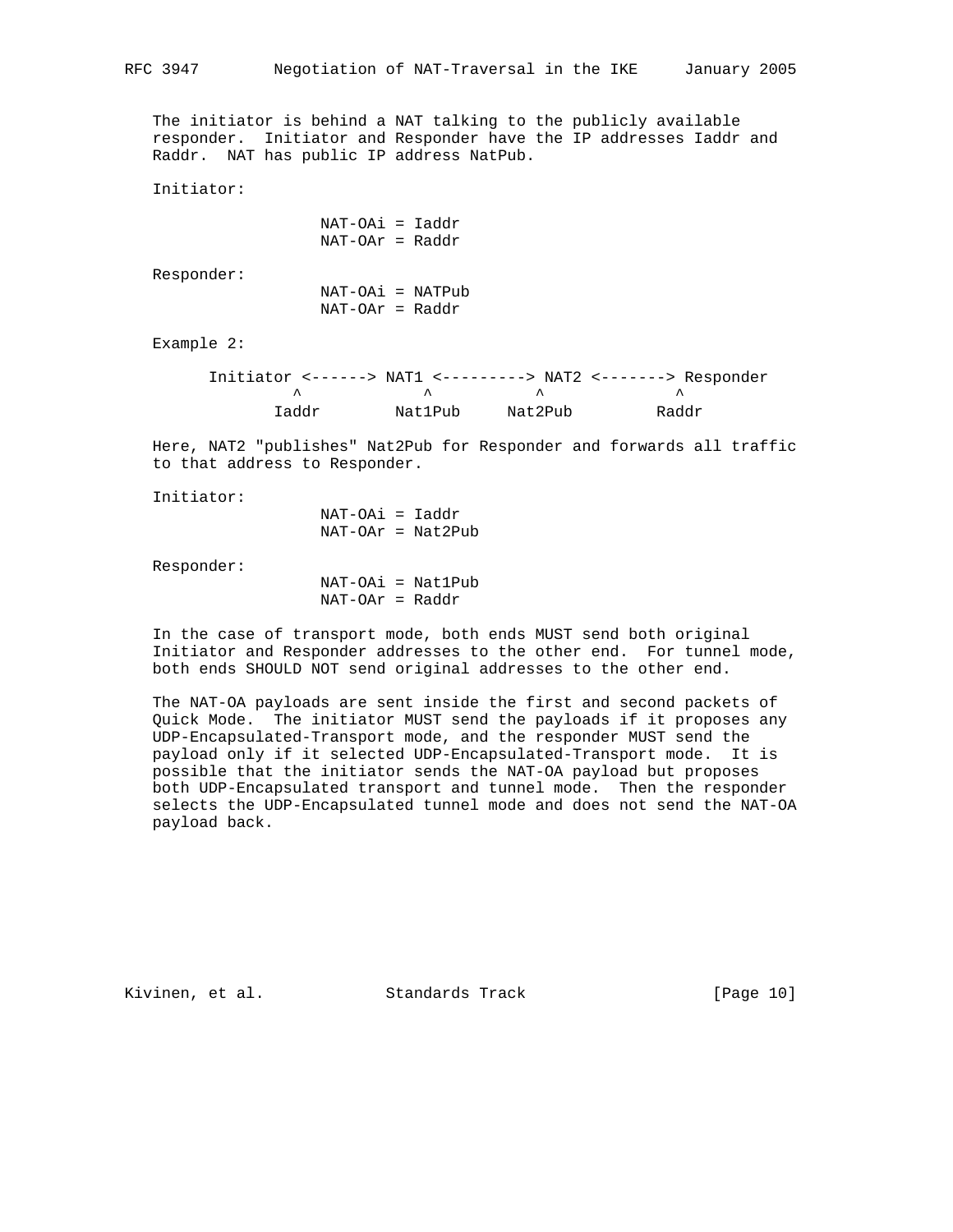The format of the NAT-OA packet is

 1 2 3 4 5 6 7 8 1 2 3 4 5 6 7 8 1 2 3 4 5 6 7 8 1 2 3 4 5 6 7 8 +---------------+---------------+---------------+---------------+ | Next Payload | RESERVED | Payload length +---------------+---------------+---------------+---------------+ | ID Type | RESERVED | RESERVED +---------------+---------------+---------------+---------------+ | IPv4 (4 octets) or IPv6 address (16 octets) | +---------------+---------------+---------------+---------------+

The payload type for the NAT original address payload is 21.

 The ID type is defined in the [RFC2407]. Only ID\_IPV4\_ADDR and ID\_IPV6\_ADDR types are allowed. The two reserved fields after the ID Type must be zero.

The following example is of Quick Mode using NAT-OA payloads:

 Initiator Responder ------------ ------------ HDR\*, HASH(1), SA, Ni, [, KE] [, IDci, IDcr ]  $[NAT-OA1, NAT-OAr]$  --> <-- HDR\*, HASH(2), SA, Nr, [, KE] [, IDci, IDcr ] [, NAT-OAi, NAT-OAr]

 $HDR*$ ,  $HASH(3)$  -->

6. Initial Contact Notifications

 The source IP and port address of the INITIAL-CONTACT notification for the host behind NAT are not meaningful (as NAT can change them), so the IP and port numbers MUST NOT be used to determine which IKE/IPsec SAs to remove (see [RFC3715], section 2.1, case c). The ID payload sent from the other end SHOULD be used instead; i.e., when an INITIAL-CONTACT notification is received from the other end, the receiving end SHOULD remove all the SAs associated with the same ID payload.

7. Recovering from the Expiring NAT Mappings

 There are cases where NAT box decides to remove mappings that are still alive (for example, when the keepalive interval is too long, or when the NAT box is rebooted). To recover from this, ends that are NOT behind NAT SHOULD use the last valid UDP encapsulated IKE or IPsec packet from the other end to determine which IP and port addresses should be used. The host behind dynamic NAT MUST NOT do

Kivinen, et al. Standards Track [Page 11]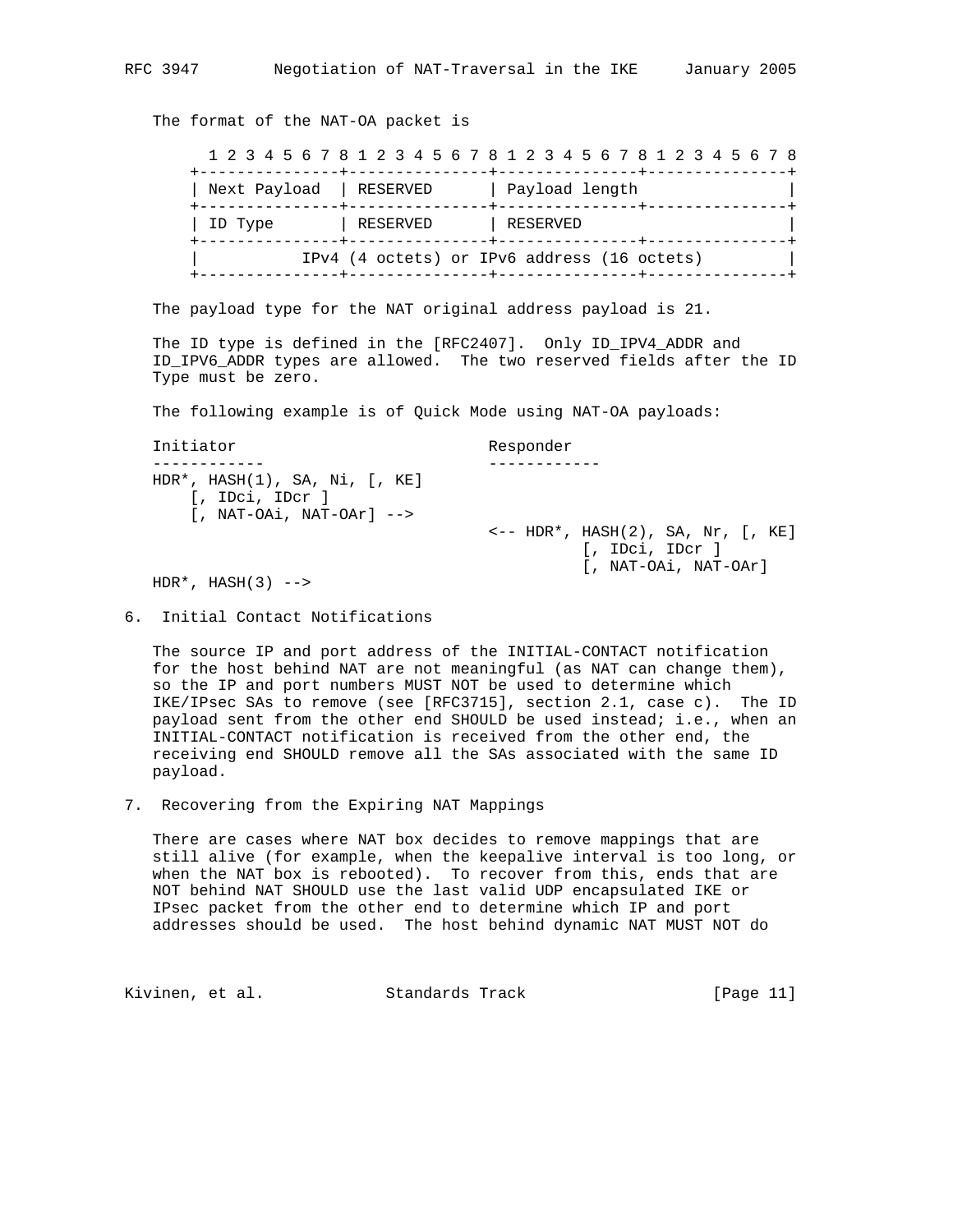this, as otherwise it opens a DoS attack possibility because the IP address or port of the other host will not change (it is not behind NAT).

 Keepalives cannot be used for these purposes, as they are not authenticated, but any IKE authenticated IKE packet or ESP packet can be used to detect whether the IP address or the port has changed.

8. Security Considerations

 Whenever changes to some fundamental parts of a security protocol are proposed, the examination of security implications cannot be skipped. Therefore, here are some observations about the effects, and about whether or not these effects matter.

- o IKE probes reveal NAT-Traversal support to anyone watching the traffic. Disclosing that NAT-Traversal is supported does not introduce new vulnerabilities.
- o The value of authentication mechanisms based on IP addresses disappears once NATs are in the picture. That is not necessarily a bad thing (for any real security, authentication measures other than IP addresses should be used). This means that authentication with pre-shared keys cannot be used in Main Mode without using group-shared keys for everybody behind the NAT box. Using group shared keys is a huge risk because it allows anyone in the group to authenticate to any other party and claim to be anybody in the group; e.g., a normal user could impersonate a vpn-gateway and act as a man in the middle, and read/modify all traffic to/from others in the group. Use of group-shared keys is NOT RECOMMENDED.
- o As the internal address space is only 32 bits and is usually very sparse, it might be possible for the attacker to find out the internal address used behind the NAT box by trying all possible IP-addresses to find the matching hash. The port numbers are normally fixed to 500, and the cookies can be extracted from the packet. This limits the hash calculations to 2^32. If an educated guess of the private address space is made, then the number of hash calculations needed to find out the internal IP address goes down to  $2^24 + 2 * (2^16)$ .
- o Neither NAT-D payloads nor Vendor ID payloads are authenticated in Main Mode nor in Aggressive Mode. This means that attacker can remove those payloads, modify them, or add them. By removing or adding them, the attacker can cause Denial of Service attacks. By modifying the NAT-D packets, the attacker can cause both ends to use UDP-Encapsulated modes instead of directly using tunnel or transport mode, thus wasting some bandwidth.

Kivinen, et al. Standards Track [Page 12]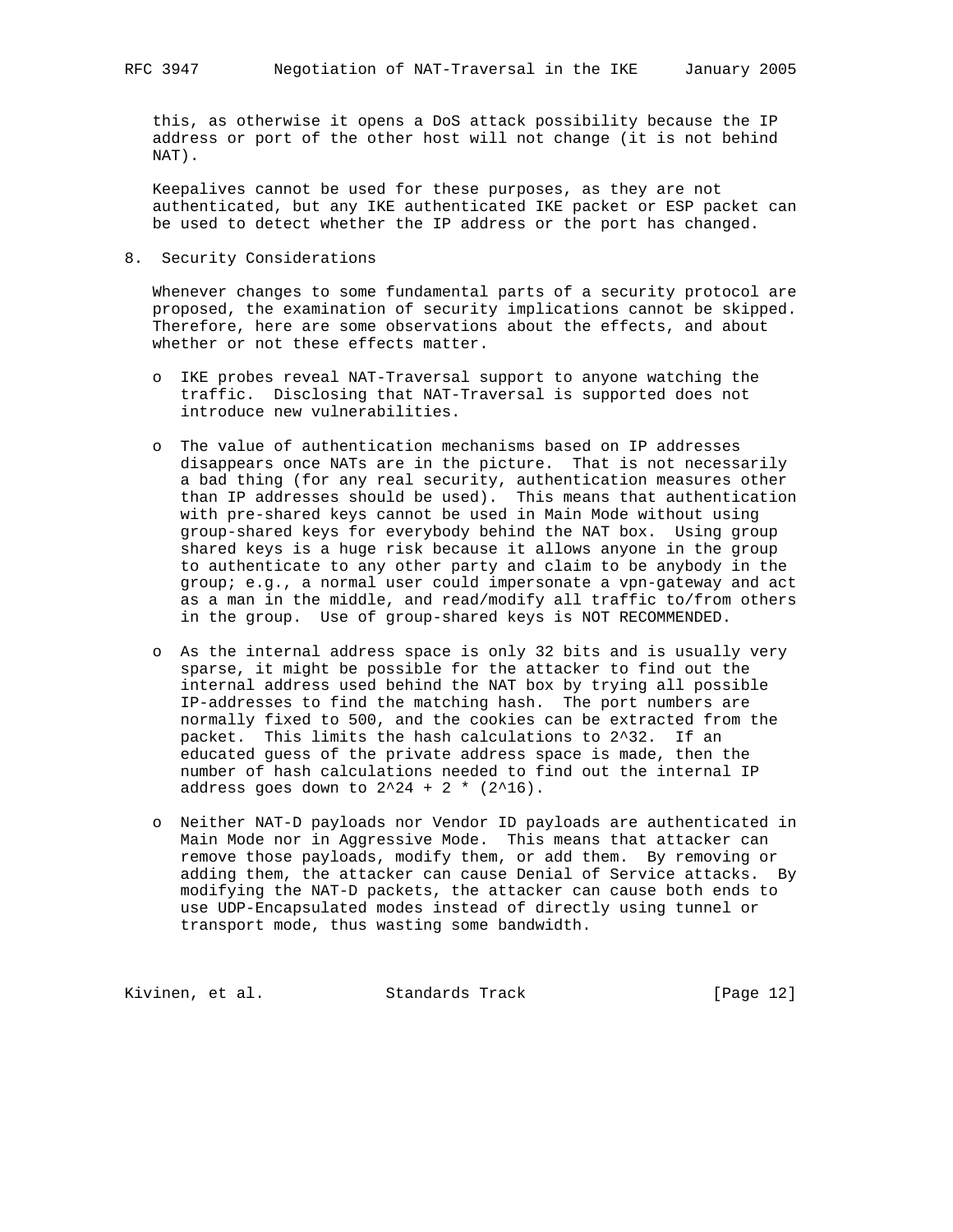- o Sending the original source address in the Quick Mode reveals the internal IP address behind the NAT to the other end. In this case we have already authenticated the other end, and sending the original source address is only needed in transport mode.
- o Updating the IKE SA/ESP UDP encapsulation IP addresses and ports for each valid authenticated packet can cause DoS if an attacker can listen to all traffic in the network, change the order of the packets, and inject new packets before the packet he has already seen. In other words, the attacker can take an authenticated packet from the host behind NAT, change the packet UDP source or destination ports or IP addresses and send it out to the other end before the real packet reaches it. The host not behind the NAT will update its IP address and port mapping and send further traffic to the wrong host or port. This situation is fixed immediately when the attacker stops modifying the packets, as the first real packet will fix the situation. Implementations SHOULD AUDIT the event every time the mapping is changed, as it should not happen that often.

# 9. IANA Considerations

 This document contains two new "magic numbers" allocated from the existing IANA registry for IPsec and renames existing registered port 4500. This document also defines 2 new payload types for IKE.

 The following are new items that have been added in the "Internet Security Association and Key Management Protocol (ISAKMP) Identifiers" Encapsulation Mode registry:

| Name                       | Value Reference |
|----------------------------|-----------------|
|                            |                 |
| UDP-Encapsulated-Tunnel    | [RFC3947]       |
| UDP-Encapsulated-Transport | [RFC3947]       |

Change in the registered port registry:

| Kevword     | Decimal  | Description                   | Reference |
|-------------|----------|-------------------------------|-----------|
|             |          |                               |           |
| ipsec-nat-t | 4500/tcp | IPsec NAT-Traversal [RFC3947] |           |
| ipsec-nat-t | 4500/udp | IPsec NAT-Traversal           | [RFC3947] |

Kivinen, et al. Standards Track [Page 13]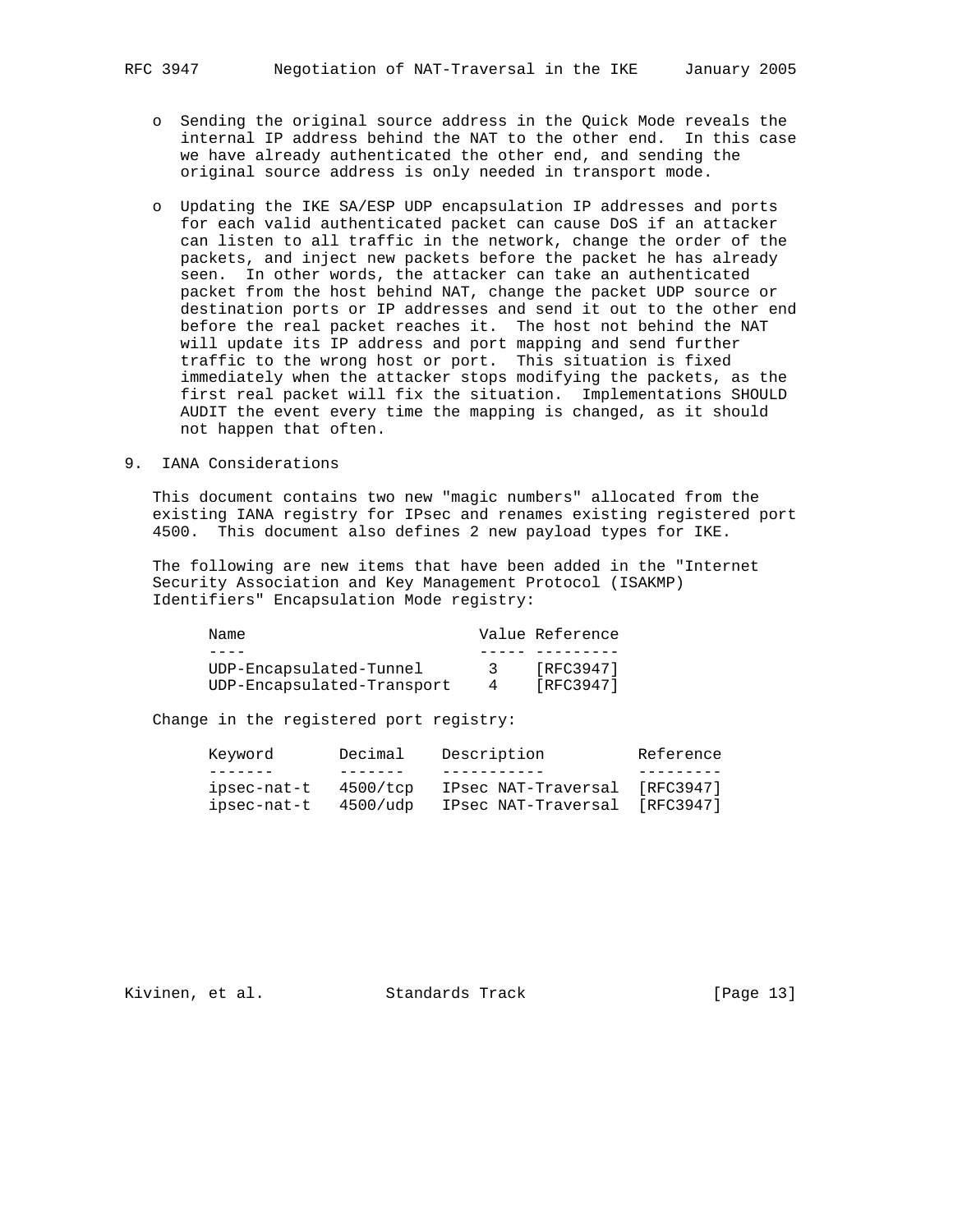New IKE payload numbers need to be added to the Next Payload Types registry:

| NAT-D  |  | NAT Discovery Payload        |  |
|--------|--|------------------------------|--|
| NAT-OA |  | NAT Original Address Payload |  |

10. IAB Considerations

 The UNSAF [RFC3424] questions are addressed by the IPsec-NAT compatibility requirements document [RFC3715].

11. Acknowledgments

 Thanks to Markus Stenberg, Larry DiBurro, and William Dixon, who contributed actively to this document.

 Thanks to Tatu Ylonen, Santeri Paavolainen, and Joern Sierwald, who contributed to the document used as the base for this document.

- 12. References
- 12.1. Normative References
	- [RFC2409] Harkins, D. and D. Carrel, "The Internet Key Exchange (IKE)", RFC 2409, November 1998.
	- [RFC2407] Piper, D., "The Internet IP Security Domain of Interpretation for ISAKMP", RFC 2407, November 1998.
	- [RFC3948] Huttunen, A., Swander, B., Volpe, V., DiBurro, L., and M. Stenberg, "UDP Encapsulation of IPsec Packets", RFC 3948, January 2005.
	- [RFC2119] Bradner, S., "Key words for use in RFCs to Indicate Requirement Levels", BCP 14, RFC 2119, March 1997.
- 12.2. Informative References
	- [RFC3715] Aboba, B. and W. Dixon, "IPsec-Network Address Translation (NAT) Compatibility Requirements", RFC 3715, March 2004.
	- [RFC3424] Daigle, L. and IAB, "IAB Considerations for UNilateral Self-Address Fixing (UNSAF) Across Network Address Translation", RFC 3424, November 2002.

Kivinen, et al. Standards Track [Page 14]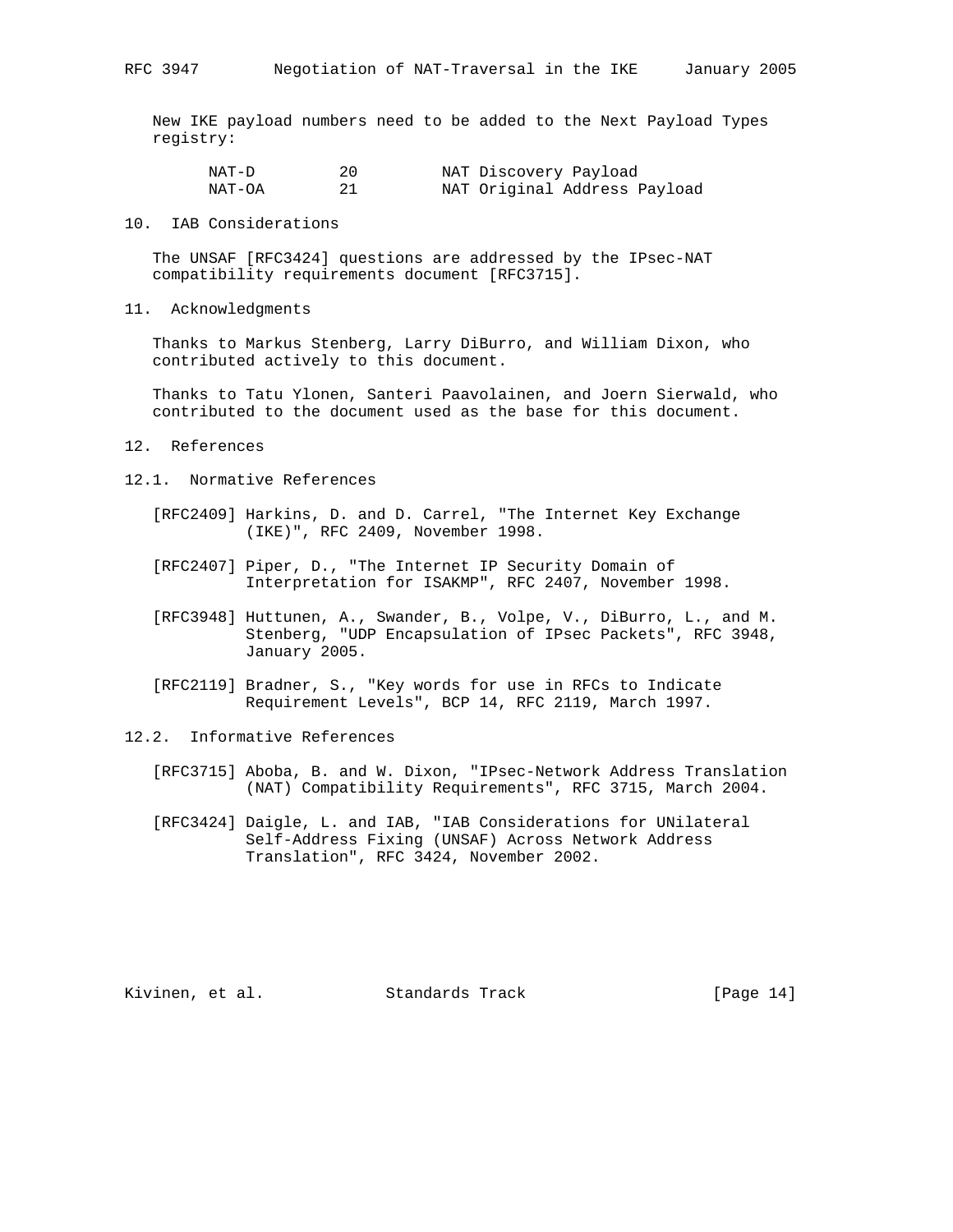Authors' Addresses Tero Kivinen SafeNet, Inc. Fredrikinkatu 47 FIN-00100 HELSINKI Finland EMail: kivinen@safenet-inc.com Ari Huttunen F-Secure Corporation Tammasaarenkatu 7, FIN-00181 HELSINKI Finland EMail: Ari.Huttunen@F-Secure.com Brian Swander Microsoft One Microsoft Way Redmond, WA 98052 USA EMail: briansw@microsoft.com Victor Volpe Cisco Systems 124 Grove Street Suite 205 Franklin, MA 02038 USA

EMail: vvolpe@cisco.com

Kivinen, et al. Standards Track [Page 15]